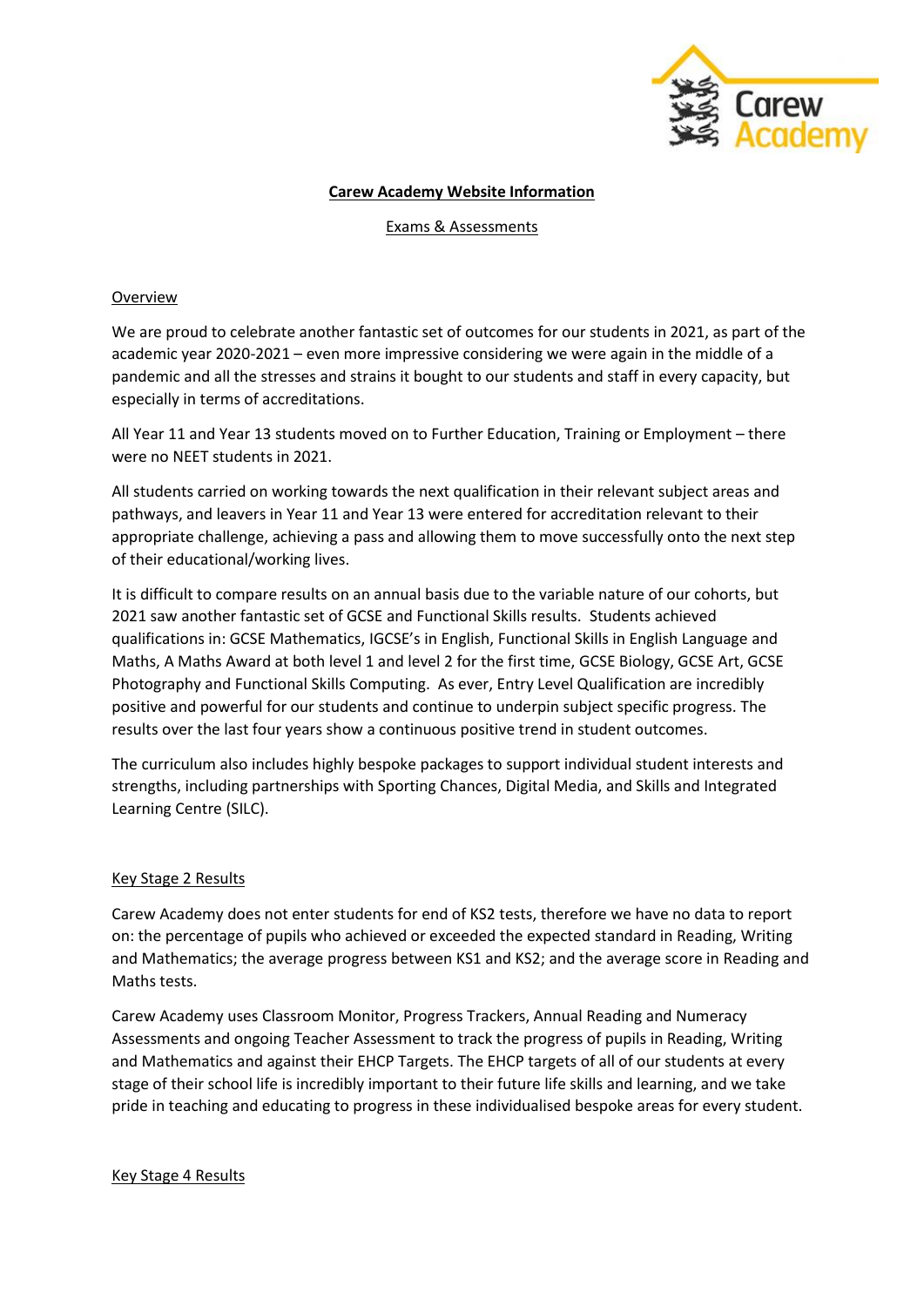

Carew Academy strives to ensure every pupil achieves the best possible outcomes at the end of KS4. This will depend on each pupil's individual profile of needs. For example, some pupils will take a range of GCSEs, some may only take one and many students will not be able to access GCSE courses. We ensure that each pupil has a bespoke offer based on their Education, Health and Care Plan and their respective Outcomes.

This means that our Key Stage 4 data does not provide an accurate reflection of the progress pupils make at the school as it is compared to mainstream schools who enter students for a broad range of GCSE subjects.

Progress 8 Score: -1.71 (2018), -1.51 (2017), -1.56 (2016) Attainment 8 Score: 3.1 (2018), 3 (2017), 2.7 (2016) % Pupils C or above in English and Maths: 0% % Pupils achieving EBacc: 0% % Pupils continuing in Education or Training: 100%

## Key Stage 5 Results

As above, due to the nature of our cohort it is not possible to report on progress measures that are applicable to students in mainstream Sixth Forms. Therefore, we have no comparable data for the progress students make in English and Maths, the progress students make compared to other students across England and the grades they achieve. Over the last two years of our Sixth Form:

100% of our students have remained in post 16 when they began courses with us in Year 12.

100% of our students have continued into education, training or employment after Year 13.

We have now introduced A-Levels in Art and Photography, we achieved our first AS Level in Art in 2019 and continue to show aspirational results in!

### Whole school results

As you can see in the table below, the breadth of accreditations offered to students is incredibly broad and shows the aspirational, achievable and relevant challenge each subject offers.

| Subject | # Qualifications delivered | Total # of<br>qualifications achieved |
|---------|----------------------------|---------------------------------------|
| English |                            | 25                                    |
| Maths   |                            | 32                                    |
| Science |                            |                                       |
| PF      |                            | 38                                    |
|         |                            |                                       |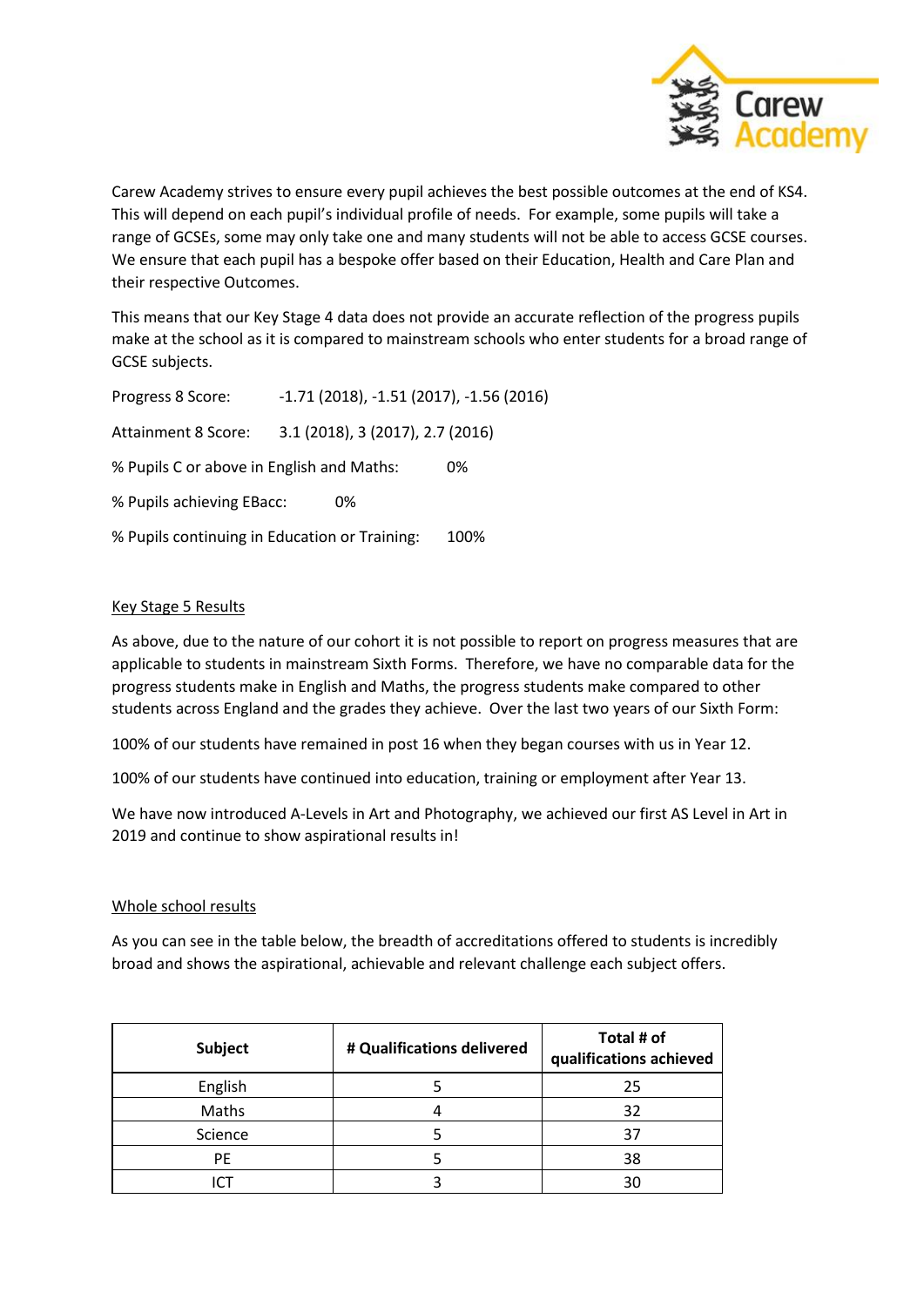

| <b>RSE</b>  |  |
|-------------|--|
| Art         |  |
| Photography |  |
| Humanities  |  |
| External    |  |

Broken down into the different levels of qualifications offered, the picture is even more positive for students at Carew Academy.

| <b>Subject</b>    | <b>Exam Board</b>                                             | Qualification                                                | # of<br>passe  |
|-------------------|---------------------------------------------------------------|--------------------------------------------------------------|----------------|
|                   |                                                               |                                                              | S              |
| English           | EdExcel (Pearson)                                             | Entry Level Certificate (Entry Level 2)                      | 8              |
| English           | EdExcel (Pearson)                                             | <b>Functional Skills Entry Level (Entry</b>                  | $\mathbf{1}$   |
| English           | EdExcel (Pearson)                                             | Level 1)<br><b>Functional Skills Level 1</b>                 | 5              |
|                   |                                                               | <b>Functional Skills Level 2</b>                             | $\overline{2}$ |
| English           | EdExcel (Pearson)                                             |                                                              |                |
| English           | <b>Cambridge Assessment</b><br><b>International Education</b> | <b>International GCSE</b>                                    | 9              |
| Maths             | EdExcel (Pearson)                                             | ELC EL3                                                      | $\overline{7}$ |
| Maths             | EdExcel (Pearson)                                             | Award L1 Number & Measure                                    | $\overline{3}$ |
| Maths             | EdExcel (Pearson)                                             | Award L2 Number & Measure                                    | $\mathbf{1}$   |
| Maths             | EdExcel (Pearson)                                             | <b>GCSE</b>                                                  | 21             |
| Science           | <b>OCR</b>                                                    | Entry Level Certificate (Entry Level 1)                      | 11             |
| Science           | <b>OCR</b>                                                    | Entry Level Certificate (Entry Level 2)                      | 11             |
| Science           | <b>OCR</b>                                                    | Entry Level Certificate (Entry Level 3)                      | 6              |
| Science (Biology) | <b>OCR</b>                                                    | <b>GCSE</b>                                                  | 4              |
| Science           | <b>OCR</b>                                                    | <b>GCSE</b>                                                  | 5              |
| (Chemistry)       |                                                               |                                                              |                |
| PE.               | <b>OCR</b>                                                    | Entry Level Certificate (Entry Level 1)                      | 12             |
| <b>PE</b>         | <b>OCR</b>                                                    | Entry Level Certificate (Entry Level 2)                      | 12             |
| <b>PE</b>         | <b>OCR</b>                                                    | Entry Level Certificate (Entry Level 3)                      | 9              |
| PE                | <b>OCR</b>                                                    | Cambridge National Award                                     | 3              |
| <b>PE</b>         | EdExcel (Pearson)                                             | <b>GCSE</b>                                                  | 2              |
| ICT               | EdExcel (Pearson)                                             | <b>Functional Skills Entry Level (Entry</b><br>Level 1)      | $\overline{2}$ |
| ICT               | EdExcel (Pearson)                                             | <b>Functional Skills Entry Level (Entry</b><br>Level 2)      | 10             |
| <b>ICT</b>        | EdExcel (Pearson)                                             | <b>Functional Skills Entry Level (Entry</b><br>Level 3)      | 18             |
| <b>RSE</b>        | <b>Princes Trust</b>                                          | Entry Level 3 Personal Development<br>& Employability Skills | 19             |
| <b>RSE</b>        | <b>Princes Trust</b>                                          | Level 1 Award Personal Development<br>& Employability Skills | 29             |
| Art               | <b>WJEC</b>                                                   | A Level in Art, Craft & Design                               | $\overline{3}$ |